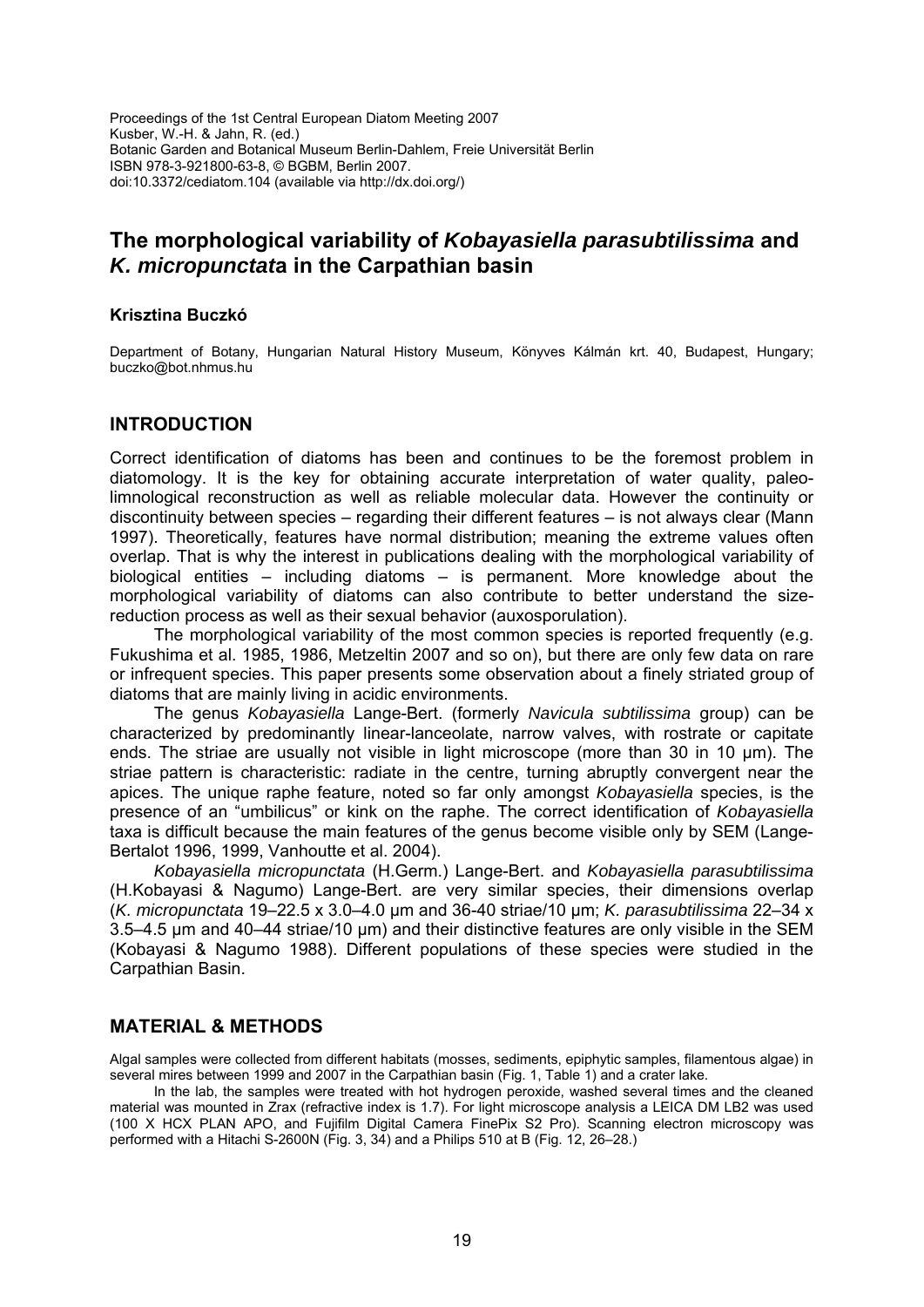

**Fig. 1.** The known *Kobayasiella* habitats in the Carpathian basin.

|  | <b>Table 1.</b> The studied sites. |  |
|--|------------------------------------|--|
|  |                                    |  |

| Site name            | Latitude          | Longitude          | Elevation | Peatland type         | Mean        |
|----------------------|-------------------|--------------------|-----------|-----------------------|-------------|
|                      |                   |                    | (m)       |                       | рH          |
| Grajka               | N 46° 53'26"      | E 16°14'19"        | 275       | basin/floodplain fen  | 6           |
| Sirok (Nyíres bog)   | N 47°56'          | $E 20^{\circ}11'$  | 280       | Raised bog            | 4.2         |
| Lake Saint Anna      | N 46°13'          | $E$ 25°89'         | 950       | crater lake           | $4.2 - 6.5$ |
| Mohos                | N $46^{\circ}08'$ | $E$ 25° 54'        | 1050      | raised bog            | 3.6         |
| Mlastin Dambul Negru | N 46°41'28"       | E 23° 01' 53"      | 1093      | raised bog            | no data     |
| Fenyves-tető         | N 47°40'          | $E 24^{\circ} 02'$ | 1340      | raised bog            | 3.9         |
| Muntele Mare plateau | N 46°29' 36.4"    | E 23°12'50.2"      | 1720      | transition spring bog | no data     |

## **RESULTS**

*Kobayasiella micropunctata* and/or *K. parasubtilissima* were found in seven peat bogs and/or lake. Their abundances varied on a wide scale: from the floristic detection level to dominancy. In four localities such rich populations could be found that allow us to perform a statistical analysis (at least 10 valves could be measured from the populations). The results are listed in the order of the elevation of the localities: from the deepest (275 m) to the highest (1720 m) (see Table 1).



**Fig. 2-16.** Kobayasiella *micropunctata and K. parasubtilissima. –* 2-8. *K. micropunctata,* Grajka brook, LM (2-7), SEM, external view (8). – Fig. 9-11*. K. parasubtilissima*, 9. Sirok,10. Lake Saint Anna, 11. Mohos mire, LM. – Fig.12–16. *K. micropunctata*, Mlastin Dambul Negru, LM (12-15), SEM, external view (16). – Scale bar (LM) = 10 µm.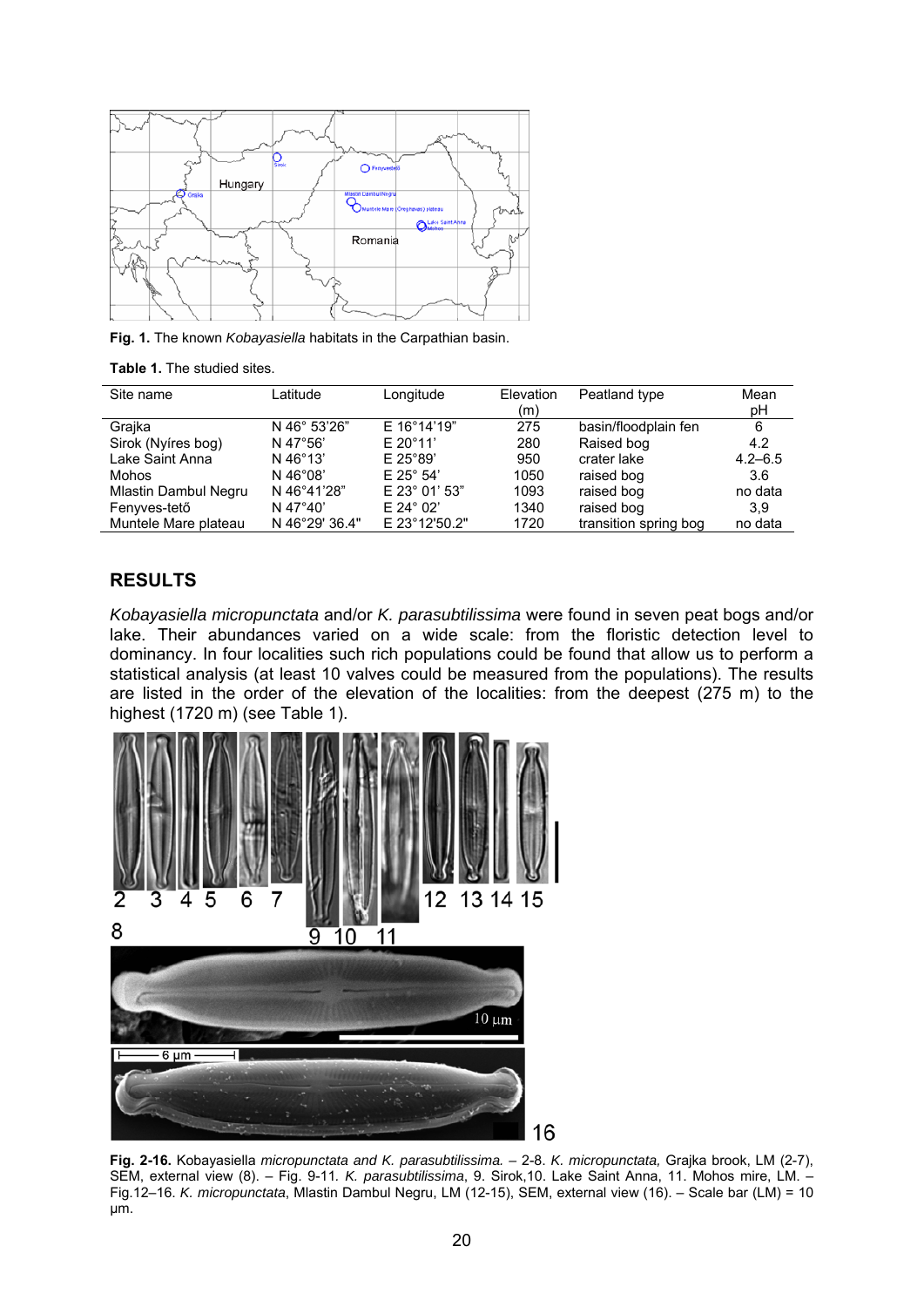#### **1. Grajka brook**

Valves of this population are linear-lanceolate with capitate ends (Fig. 2-8). The lengths are 24–25 µm. (24.14  $\pm$  0.38). Every measured valves' width was 4 µm (n=12). The raphe is straight, the terminal fissures are bent to the same side, they are characteristically fish-hook shaped (Fig. 8). Striae are radiate, alternately longer and shorter at the centre. The number of striae is about 40 per 10 µm, Each stria consists of a single line of areola. The length of valves fits to *K. parasubtilissima*, the shape of the terminal fissure to *K. micropunctata*. The number of striae fits both mentioned species. In spite of the dimensions but on the basis of raphe terminal fissure, this species is identified as *K. micropunctata*.

## **2.–4. Sirok, Lake Saint Anna and Mohos**

In these three localities, *K. micropunctata* and *K. parasubtilissima* were rare, their occurrences were only at floristic detection level. Only one *Kobayasiella* specimen (Fig. 9) belonging to the studied group (*K. parasubtilissima/micropunctata)* was found at Nyíres-bog. Its length is 31 μm and width is 4.5 μm. The subcapitate end of the valva is noteworthy, because it differs from most studied populations in the Carpathian Basin. The rarity would not allow for SEM investigation. Otherwise Nyíres bog at Sirok provides suitable habitat for different *Kobayasiella* species (*K. madumensis, K. subtilissima)*. According to the dimensions this species is identified as *K. parasubtilissima*.

In Lake Saint Anna, where rich and abundant *Kobayasiella* assemblages could be found recently (Buczkó, Wojtal & Jahn subm.) and during the Holocene with five species (*K. elongata, K. madumensis, K. subtilissima, K.* sp.), representatives of the *K. micropunctata/parasubtilissima* group are sporadic. Four valves were measured, theirs lengths are 31 µm and widths 4 μm. This population can also be characterised by its subcapitate ends (Fig. 10). It is identified as *K. parasubtilissima.*

Also only one valve was detected in Mohos bog (Fig. 11). Its length is 32 µm and width 4.5 µm. According to the dimensions it is also identified as *K. parasubtilissima*.

#### **5. Mlastin Dambul Negru**

Valves are linear-lanceolate with capitate ends (Fig. 12-16). The lengths are 21–23 µm. (22.5  $\pm$  0.84). Every measured valves' width was 4  $\mu$ m (n=10). The raphe is straight, the terminal fissures are bent to the same side, they are characteristically fishhook shaped (Fig. 16). Striae are radiate, alternately longer and shorter at the centre. The number of striae is about 40 per 10 µm, Each stria consists of a single line of areola. The number of pores on the mantle is more than the number of transapical striae on the central part of valves (Fig. 16.) This species exactly corresponds to the description of *K. micropunctata*.

#### **6. Fenyvestető**

In this peat-bog the *Kobayasiella* population was abundant among the filamentous green algae and on a *Drepanocladus* moss. Here, its abundance reached 40 %. Otherwise it was absent from the lag zone of mire and among the *Sphagnum* species. Valves are linearlanceolate with capitate ends (Fig. 17-28). The lengths are 23-31  $\mu$ m (27.18  $\mu$ m  $\pm$  2.08; n=30). The widths are 4–5 µm. The raphe is straight, the terminal fissures are bent to the same side, they end in an obtuse angle (Fig. 28). Striae are radiate, but their angles are variable (Fig. 26-27). The number of striae is 37–41 per 10 µm. The number of pores on the mantle is equal the number of transapical striae on the central part of valves (Fig. 28). Except for the number of striae (it must be 40–44 per 10 µm in the case of *K. parasubtilissima),* these features fit to *K. parasubtilissima*.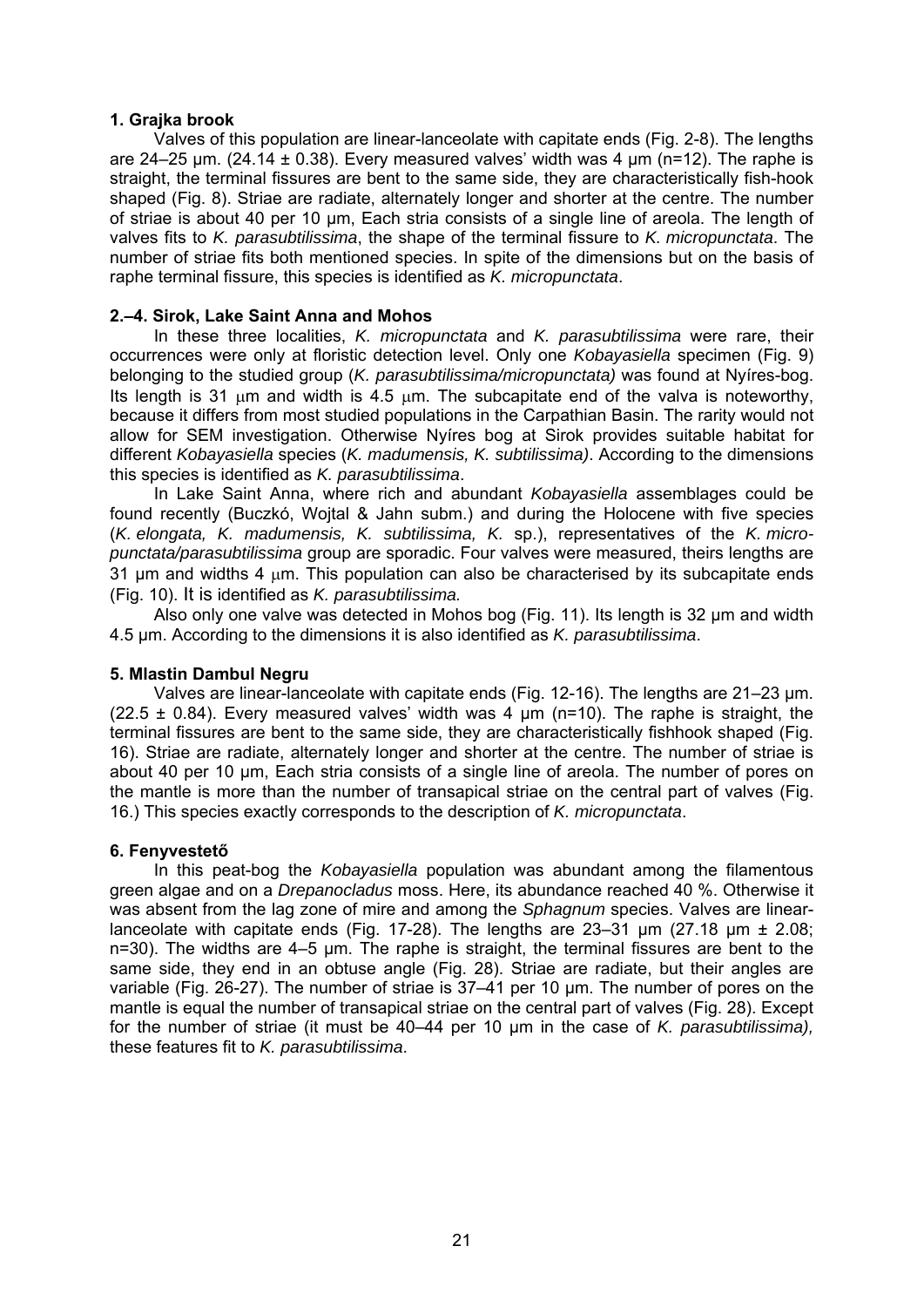

**Fig. 17-34.** *Kobayasiella parasubtilissima* and *K. micropunctata.* – 17-28. *K. parasubtilissima*, Fenyvestető, LM (17-25), SEM, internal view (26-27), external view (28). – 29-34. *K. micropunctata,* Muntele Mare plateau, LM (29- 33), SEM (34). – Scale bar (LM) = 10 µm.

#### **7. Muntele Mare plateau**

Valves are linear-lanceolate with capitate ends (Fig. 29-34). The lengths are 19–21 µm. (20.39  $\pm$  0.86). The widths of valves are 3-3.5 µm (3.17  $\pm$  0.25) (n=13). The raphe is straight, the terminal fissures are bent to the same side, they are characteristically fish-hook shaped (Fig. 34). Striae are radiate, alternately longer and shorter at the centre. The number of striae is 40 per 10 µm. Each striae consists of a single line of areola. The number of pores on the mantle is more than the number of transapical striae on the central part (Fig. 34). This population clearly belongs to *K. micropunctata*.

## **DISCUSSION**

Though the taxonomy of acidobiontic/acidophilous taxa is full of difficulties, to identify *Kobayasiella* species is important. Even the presence or absence of the genus *Kobayasiella* is uncertain; SEM or TEM investigations usually are necessary for proving their occurrences. The most similar two species in the genus are *K. micropuncata* and *K. parasubtilissima*.

Apart from the differences in dimensions and other numerical parameters (number of striae in 10 µm) there are three features that distinguish *K. micropunctata* from *K. parasubtilissima* (Kobayasi & Nagumo 1988). *K. micropunctata* has fish-hook shaped terminal fissures of the raphe, while the raphe of *K. parasubtilissima* ends in an obtuse angle. Both species have pore rows on the mantle, but in the case of *K. micropunctata* the number